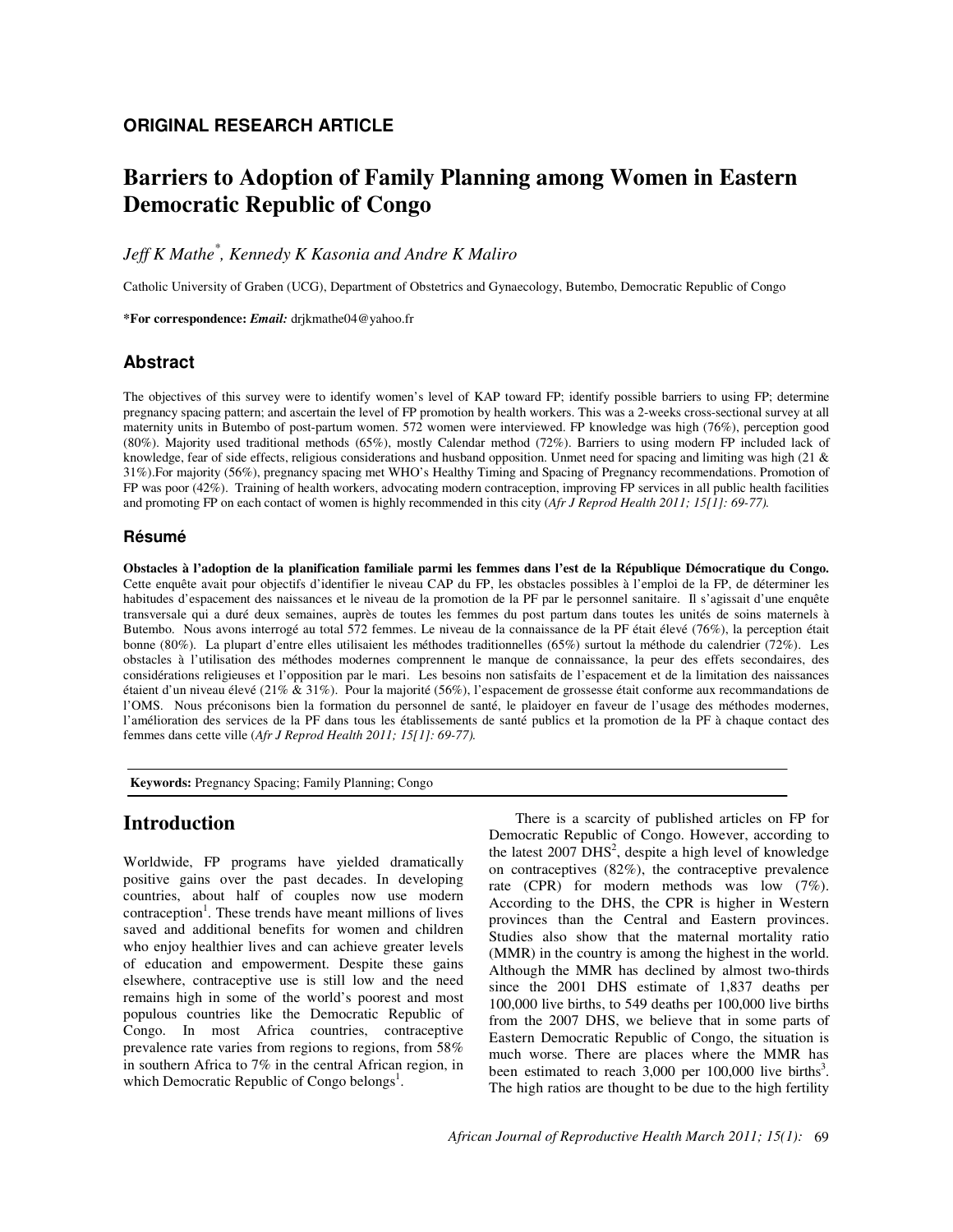rate, low contraceptive prevalence rate, and a short period of time between pregnancies.

Family planning (FP) helps individuals achieve their fertility intentions of having only their desired number of children and having these children by proper spacing of pregnancies<sup>4</sup>. It is also well known that FP helps prevent child as well as maternal deaths by reducing women's exposure to the health risks of pregnancy, childbirth, and abortion and giving women more time to care for their children and themselves. The World Health Organization (WHO), in 2006, issued a recommendation that, after a live birth, the interval before attempting the next pregnancy should be at least 24 months, and at least six months after a miscarriage or induced abortion, in order to reduce the risk of adverse maternal, perinatal, and infant outcomes (Healthy Timing and Spacing of Pregnancy)<sup>5</sup>. Several studies have confirmed this  $recommendation<sup>6-10</sup>$ .

The Democratic Republic of Congo National Reproductive Health Program (PNSR) has made reducing maternal mortality its top priority. However, little financial support from the government or outside sources, makes it difficult for them to effectively achieve this goal. Moreover, the FP program is not well integrated into the health system and little is known about knowledge of and attitudes toward FP among women in this part of the country. Results from the recent DHS may not be representative enough to conclude this kind of information for Eastern Democratic Republic of Congo, and specifically for the city of Butembo.

The present study was therefore undertaken with the aim of assessing the extent of the knowledge, attitudes and practice (KAP) of FP in Butembo and identifying a plausible strategy for reducing unwanted pregnancies and the associated morbidity and mortality. The study also attempted to identify whether couples are following the healthy timing and spacing of pregnancy strategy as recommended by WHO, to assess their degree of unmet need at the time of pregnancy; and the extent of FP promotion at health facilities.

Our study focused on women who have just delivered because they are very likely to get pregnant again in a short period of time and the information extracted from them may reflect the extent of FP use and adherence to Healthy Timing And Spacing Of guidelines in the whole community. We hope that our study will provide baseline data to assist policy makers in developing appropriate evidence-based strategies to promote Healthy Timing and Spacing of Pregnancy by the use of FP in this fast growing city. It will also enable them to monitor changes in FP practice and keep track of progress towards program goals.

## **Methods**

This study was a cross-sectional survey conducted in the city of Butembo in June 2010. Butembo, one of the largest cities in Eastern Democratic Republic of Congo, North-Kivu Province, is located at about 300km north from its

provincial capital, Goma. Its population is fast swelling, currently estimated at about 800,000. This population figure is expected to reach one million soon.

Since we did not have any previous FP KAP prevalence for the city, we used a convenience sample size calculated on the assumption of a prevalence rate of 50%, the most conservative estimate, for all reproductive health outcomes according to the Division of Reproductive Health (DRH) at the Centers for Disease Control and Prevention  $(CDC)^{11}$ ; 55% as the worst outcome, 95% confidence interval and a response rate of 80%.

With the above assumption, 578 women were expected to be interviewed to obtain 462 completed interviews, from a total annual delivery number of 17,750 deliveries in the city's maternities according to  $2008$  statistics<sup>12</sup>. The number of women interviewed at each of the 50 official maternities in the city was proportional to the total number of deliveries. Participants provided informed consent, and all approvals to conduct the survey were obtained. Trained health workers fluent in the local language conducted the interview using a pre-tested questionnaire designed for this survey.

The data collected was entered and analyzed using the computer software EPIINFO, version 3.5.1, of CDC, USA. Where necessary, frequency or percentage as well as Chisquare, Fisher's exact, and student's t-tests were used, with p < 0.05 determining the significance level for differences.

## **Results**

#### **Demographic Characteristics of Respondents**

A total of 578 women were planned to be interviewed, but 574 post-delivery women were reached due to a lower volume of deliveries during the data collection period. Among them, two (0.3%) did not give their consent for interview, giving a response rate of nearly 100% or 572 women. Table 1 presents the sociodemographic characteristics of those who consented.

Almost two-thirds of respondents (64%) were from urban areas of the city. Their mean age was 26.7 (range:  $14 - 48$ ). Most of the women were married (62%) and had some degree of education (83%). Only 18% were illiterate. About two-thirds (60%) were Catholic and the rest Protestant. The most common occupation among respondents was housewife. The mean daily expense was 4.6 US\$ (range: 1 – 25 US\$).

### **Degree of Knowledge about Fertility and Family Planning**

As shown in Table 2, 68% of women were aware of the fertile period. However, when asked to specify that period, only 35% of all women could correctly state it (mid-cycle).

Concerning awareness of FP, three-fourths of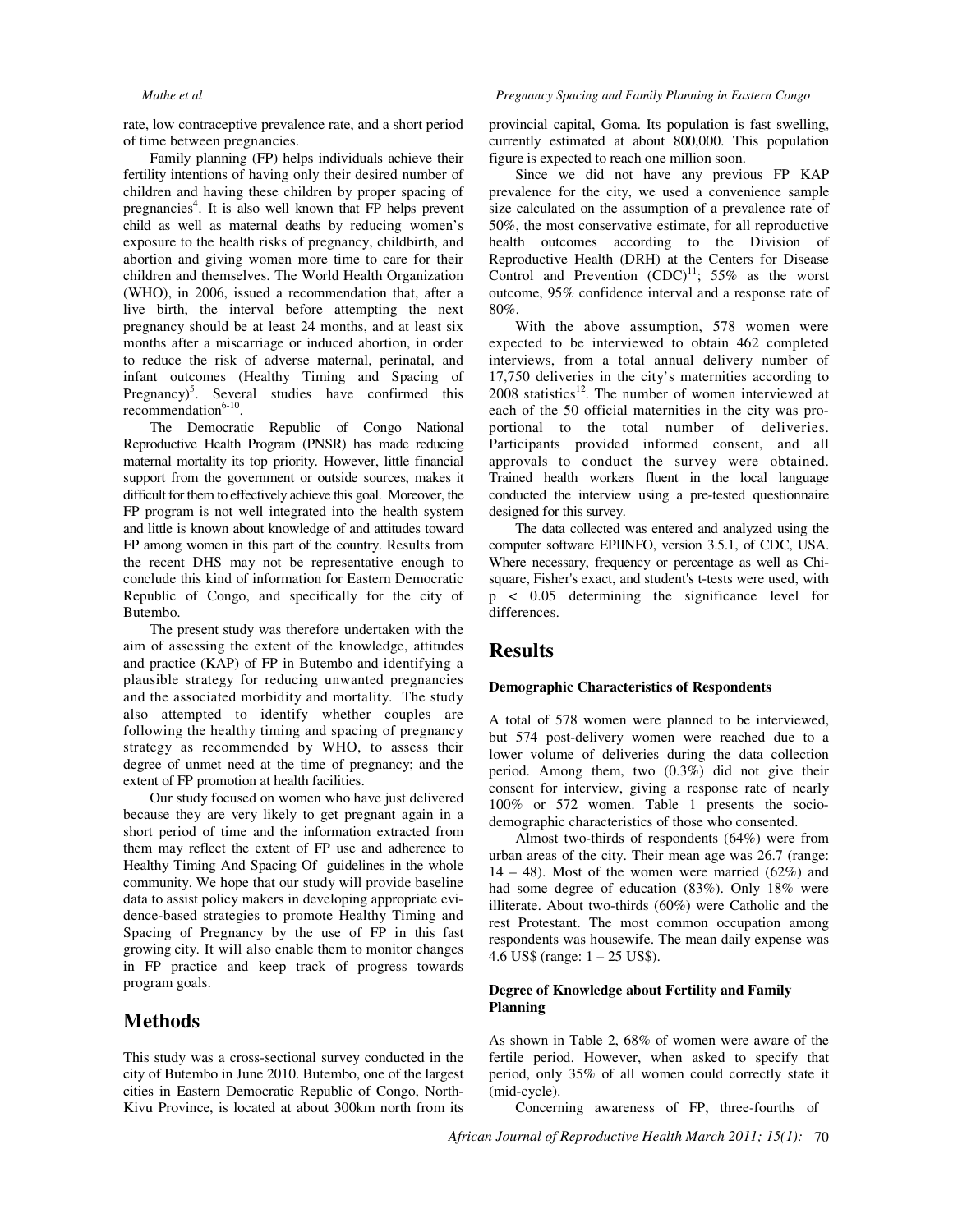**Table 1:** Socio-demographic characteristics

#### *Mathe et al Pregnancy Spacing and Family Planning in Eastern Congo*

|         | Table 2: Awareness of fertile period and family planning |  |  |  |
|---------|----------------------------------------------------------|--|--|--|
| methods |                                                          |  |  |  |

| Characteristics          | N               | $\%$ |
|--------------------------|-----------------|------|
| Age (yr) $(N=572)$       |                 |      |
| Mean age:                | $26.7(14-48)$   |      |
| <19                      | 82              | 14.3 |
| $20 - 24$                | 164             | 28.7 |
| $25 - 29$                | 142             | 24.8 |
| $30 - 34$                | 96              | 16.8 |
| $\geq$ 35                | 87              | 15.2 |
| Don't know               | 1               | 0.2  |
| Marital status (N=572)   |                 |      |
| Single                   | 75              | 13.1 |
| Married                  | 356             | 62.2 |
| Separated                | 7               | 1.2  |
| Widow                    | 5               | 0.9  |
| Cohabitation             | 129             | 22.6 |
| Education $(N=572)$      |                 |      |
| No education             | 105             | 18.4 |
| Primary                  | 219             | 38.3 |
| Secondary                | 222             | 38.8 |
| University               | 26              | 4.5  |
| Religion ( $N = 562$ )   |                 |      |
| Catholic                 | 339             | 60.3 |
| Protestant               | 173             | 30.8 |
| Islam                    | 14              | 2.5  |
| No religion              | 1               | 0.2  |
| Non answer               | 3               | 0.5  |
| Other                    | 32              | 5.7  |
| Occupation ( $N = 567$ ) |                 |      |
| Housewife                | 198             | 34.9 |
| Employee                 | 43              | 7.6  |
| Student                  | 48              | 8.5  |
| Own business             | 96              | 16.9 |
| Farmer                   | 171             | 30.2 |
| Others                   | 11              | 1.9  |
| Daily expenses (N=292)   |                 |      |
| Mean:                    | $4.6\$ $(1-25)$ |      |
| $<1$ \$                  | 49              | 8.6  |
| $2 - 5S$                 | 177             | 30.9 |
| $6 - 10$ \$              | 48              | 8.4  |
| >10S                     | 18              | 3.1  |
| Don't know               | 280             | 49.0 |
| Permissions (N=572)      |                 |      |
| TV                       | 141             | 24.7 |
| Radio                    | 343             | 60.0 |
| Motorcycle               | 134             | 23.4 |
| Bike                     | 230             | 40.2 |
| Vehicle                  | 23              | 4.0  |
| None                     | 113             | 19.8 |
| Address (N=572)          |                 |      |
| Urban                    | 367             | 64.2 |
| Rural                    | 205             | 35.8 |
|                          |                 |      |

respondents (76%) attested being aware of FP methods. Most of the respondents (96% of all women) knew at least one method. The most commonly known methods was the calendar method (56%).

The most common source of information about FP was from friends (50%). Most women perceived FP as good to use (80%). For the 14% who said it was bad to use, numerous reasons were given, mostly the risk of

| Methods                                   | N              | $\%$ |
|-------------------------------------------|----------------|------|
| Knowledge on fertile period $(N = 571)$ : |                |      |
| Yes                                       | 389            | 68.1 |
| N <sub>0</sub>                            | 129            | 22.6 |
| Don't know                                | 53             | 9.3  |
| Ever heard about FP methods $(N = 568)$   |                |      |
| Yes                                       | 430            | 75.7 |
| No                                        | 138            | 24.3 |
| Knowledge of FP methods (N=572)           |                |      |
| At least One Method                       | 547            | 95.6 |
| None                                      | 25             | 4.4  |
| Individual methods awareness (N=572)      |                |      |
| Pills                                     | 188            | 32.9 |
| <b>IUCD</b>                               | 47             | 8.2  |
| Injectables                               | 148            | 25.9 |
| Implants                                  | 105            | 18.4 |
| Condom, Male                              | 242            | 42.3 |
| Condom, Female                            | 59             | 10.3 |
| Diaphragm                                 | 8              | 1.4  |
| <b>BTL</b>                                | 60             | 10.5 |
| Vasectomy                                 | $\overline{4}$ | 0.7  |
| Breastfeeding (LAM)                       | 13             | 2.3  |
| Calendar (fertile period awareness)       | 321            | 56.1 |
| Withdrawal                                | 59             | 10.3 |
| Others                                    | 17             | 3.0  |
| Source of information $(N=572)$           |                |      |
| Friends                                   | 286            | 50.0 |
| Radio                                     | 18             | 3.1  |
| Newspaper/Book                            | 11             | 1.9  |
| Nurse                                     | 185            | 32.3 |
| Doctor                                    | 15             | 2.6  |
| Church                                    | 14             | 2.4  |
| School                                    | 80             | 14.0 |
| Relative                                  | 26             | 4.5  |
| TV                                        | 9              | 1.6  |
| Other                                     | 31             | 5.4  |
| Perception on FP usage $(N = 570)$        |                |      |
| Good to use                               | 456            | 80.0 |
| Bad to use                                | 77             | 13.5 |
| Undecided                                 | 37             | 6.5  |
| Reasons if bad to use $(N = 76)$          |                |      |
| Risk of health consequences               | 32             | 42.1 |
| Religion conviction                       | 19             | 25.0 |
| Risk of Infertility                       | 7              | 9.2  |
| Can disturb the cycle                     | 3              | 3.9  |
| It is natural for a woman                 |                |      |
| to give birth                             | 3              | 3.9  |
| Husband against it                        | $\overline{c}$ | 2.6  |

health consequences (42%) and religious convictions  $(25\%)$ .

When compared with socio-demographic characteristics (Tables 3-4), it was found that teenage mothers had little knowledge about both traditional and modern contraceptive methods. In general, the married, educated, Catholic Christians, housewives, those with a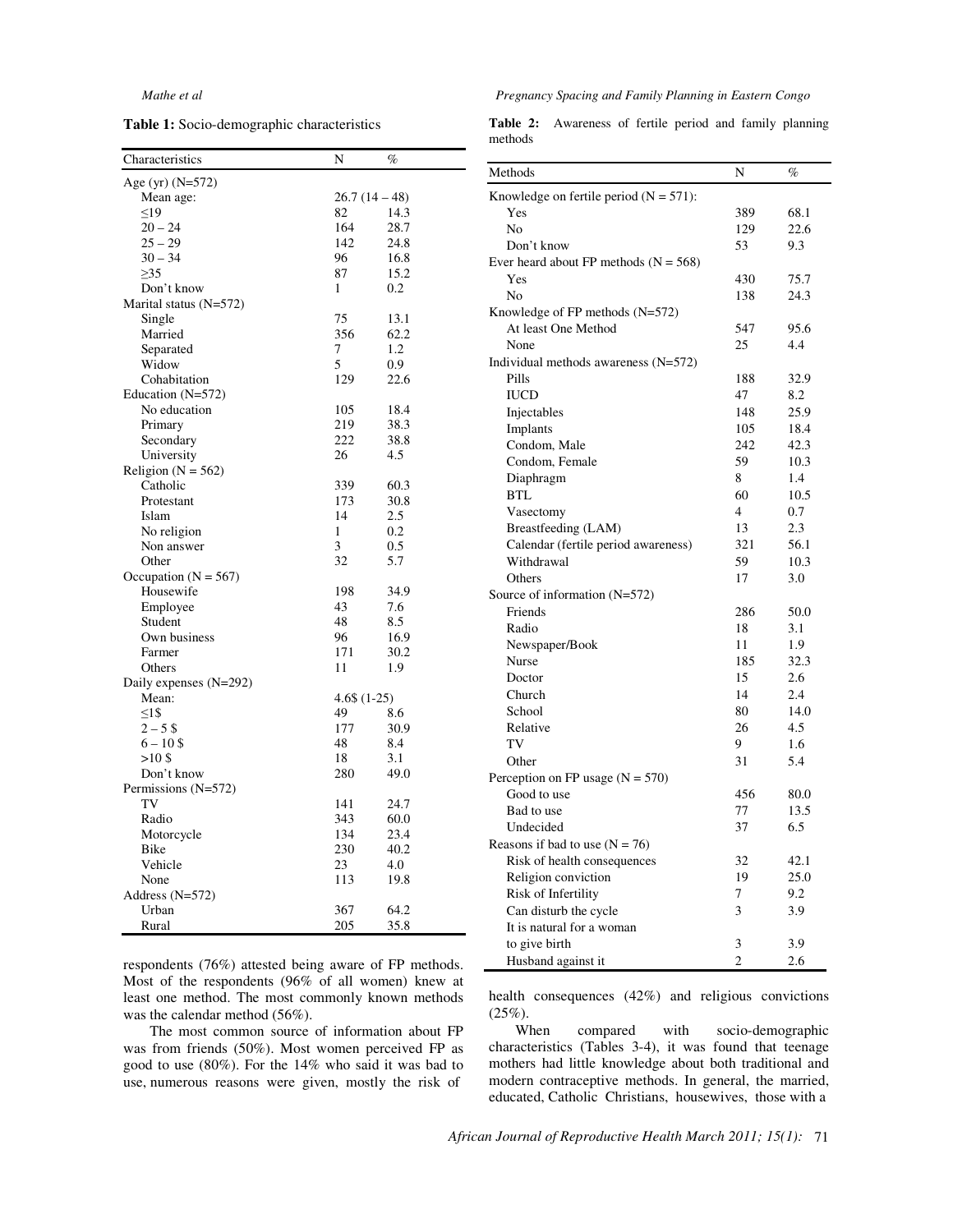| <b>Table 3:</b> Knowledge of traditional methods by socio-demogra- |  |  |  |
|--------------------------------------------------------------------|--|--|--|
| phic characteristics                                               |  |  |  |

|                        | <b>Lactation</b> | <b>Abstinence</b> | Withdrawal         |
|------------------------|------------------|-------------------|--------------------|
| <b>Characteristics</b> | (N, %)           | (N, %)            | $(N, \mathcal{C})$ |
| Age (Years)            |                  |                   |                    |
| $\leq19$               |                  | 37 (11.5)         | 6(10.2)            |
| $20 - 24$              | 3(23.1)          | 88 (27.4)         | 14 (23.7)          |
| $25 - 29$              | 4(30.8)          | 82 (25.5)         | 17 (28.8)          |
| $30 - 34$              | 5(38.5)          | 61 (19.0)         | 15 (25.4)          |
| $\geq$ 35              | 1(7.7)           | 53 (16.5)         | 7(11.9)            |
| Don't Know             |                  |                   |                    |
| Total                  | 13 (100)         | 321 (100)         | 59 (100)           |
| <b>Marital status</b>  |                  |                   |                    |
| Single                 | 10 (76.9)        | 35 (10.9)         | 10(16.9)           |
| Married                |                  | 214 (66.7)        | 40 (67.8)          |
| Separated              |                  | 7(2.2)            |                    |
| Widow                  |                  | 4(1.2)            | 2(3.4)             |
| Cohabitation           | 3(23.1)          | 61(19.0)          | 7(11.9)            |
| Total                  | 13 (100)         | 321 (100)         | 59 (100)           |
| <b>Education</b>       |                  |                   |                    |
| Illiterate             | 1(7.7)           | 17 (11.5)         | 1(1.7)             |
| Primary                | 3(23.1)          | 114 (35.3)        | 9(15.3)            |
| Secondary              | 8(61.5)          | 149 (46.4)        | 34 (57.6)          |
| University             | 1(7.7)           | 21(6.5)           | 15(25.4)           |
| Total                  | 13 (100)         | 321 (100)         | 59 (100)           |
| <b>Religion</b>        |                  |                   |                    |
| Catholic               | 6(46.2)          | 187 (59.0)        | 28 (49.1)          |
| Protestant             | 5(38.5)          | 98 (30.9)         | 24 (42.1)          |
| Islam                  | 1(7.7)           | 10(3.2)           | 4(7.0)             |
| No Religion            |                  |                   |                    |
| Non Answer             |                  | 1(0.3)            |                    |
| Other                  | 1(7.7)           | 21 (6.6)          | 1(1.8)             |
| Total                  | 13 (100)         | 317 (100)         | 57 (100)           |
| <b>Profession</b>      |                  |                   |                    |
| Housewife              | 8(61.5)          | 120 (37.5)        | 22 (37.9)          |
| Employee               | 1(7.7)           | 34 (10.6)         | 15 (25.9)          |
| Student                | 1(7.7)           | 29(9.1)           | 11 (19.0)          |
| Own                    |                  |                   |                    |
| <b>Business</b>        |                  | 48 (15.0)         | 4(6.9)             |
| Farmer                 | 3(23.1)          | 80 (25.0)         | 6(10.3)            |
| Others                 |                  | 9(2.8)            |                    |
| Total                  | 13 (100)         | 320 (100)         | 58 (100)           |
| <b>Daily expenses</b>  |                  |                   |                    |
| $\leq15$               |                  | 22(6.9)           | 2(3.4)             |
| $2 - 5$ \$             | 2(15.4)          | 98 (30.5)         | 10(16.9)           |
| $6 - 10$ \$            | 1(7.7)           | 33 (10.3)         | 11 (18.6)          |
| $>10\frac{\pi}{3}$     | 1(7.7)           | 13(4.0)           | 5(8.5)             |
| Do not                 |                  |                   |                    |
| know                   | 9(69.2)          | 155 (48.3)        | 31 (52.5)          |
| Total                  | 13 (100)         | 321 (100)         | 59 (100)           |
| Address                |                  |                   |                    |
| Urban                  | 6(46.2)          | 201 (62.6)        | 51 (86.4)          |
| Rural                  | 7(53.8)          | 120 (37.4)        | 86 (13.6)          |
| Total                  | 13 (100)         | 321 (100)         | 59 (100)           |
|                        |                  |                   |                    |

daily expenses of >1 US\$ per day and the urban women, had a higher level of knowledge than the rest.

#### **Use of Family Planning and Preferred Methods**

Table 5 shows that 44% of respondents had used a form of FP in the past, against 31% prior to the most recent pregnancy and 72% intend to use FP in the future. About

#### *Mathe et al Pregnancy Spacing and Family Planning in Eastern Congo*

72% used the calendar method in the past and 62% prior to recent pregnancy. For future use, the preferred intended method was once again the calendar method as first choice (28%). In general, traditional methods were more often used than modern methods (in 64% of cases in the past and 65% prior the last pregnancy). However, this tendency changed to modern contraceptive (55%) for future intention to use FP.

The most common reasons for not using modern FP was lack of knowledge of FP (25% in the past and 41% before recent pregnancy). As for the source of FP methods, most of respondents indicated that they did not need to go anywhere to ask since they were using the calendar method (65 and 67%). However, for those who used modern methods, their most common source of provision was from local pharmacies (21% in the past and 23% before the current pregnancy).

### **Spacing of Pregnancies**

As shown in Table 6, the mean number of living children was 3.1  $(0 - 12)$  and 3.5  $(1 - 15)$  for the number of pregnancies. For the majority of women (56%), the interpregnancy interval was between 24 – 41 months. If previous pregnancies resulted in a bad outcome, the interval was more likely to be less than 18 months ( $p <$ 0.001). For the preferred interval, the majority would have preferred an interval of 60 months or more (42%) with the mean interval of  $47.8$  (range:  $3 - 120$ ) months. For the next pregnancy,  $40\%$  wanted an interval of  $36 -$ 41 months, with the mean of  $43.9$  ( $12 - 120$ ) months.

Finally, the ideal interval for pregnancy spacing in most women was  $36 - 41$  months  $(43%)$  with a mean of 41.1  $(9 - 96)$  months.

#### **Need for Family Planning**

About 299 respondents never intended to get pregnant for the most recent pregnancy, which is a total potential unmet need of about 53%. Specifically, this survey found that about one-fifth of women (21%) had an unmet need for spacing and about one-third had an unmet need for limiting pregnancies (31%). For future desire of another child, a potential unmet need of 16% was noted.

#### **Promotion of Family Planning**

In general, FP was not discussed in over half of women (58%), and no method was discussed either, in 59% of them. Further analysis showed that promotion of FP was more likely to happen in health centers than in hospitals  $(46\% \text{ vs. } 33\%, \text{ p } \leq 0.004).$ 

#### **General Comments and Suggestions from Respondents**

Concerning women comments about FP services, the most common were: "Teach us how to use FP methods" (30%); "More sensitization is needed" (24%); "Organize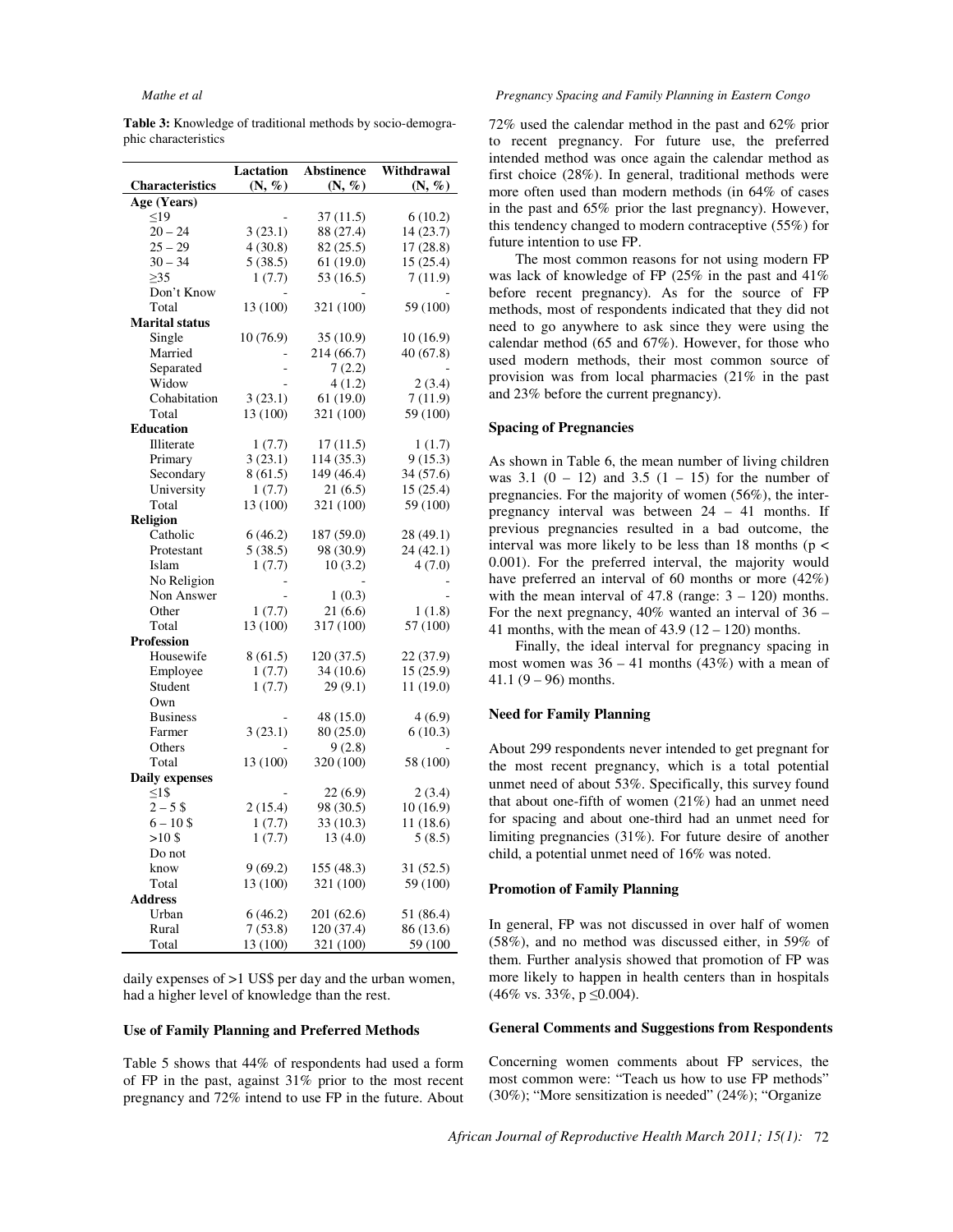**Table 4:** Knowledge of modern methods by demographics (N, %)

| Characteristics       | <b>Pills</b> | <b>IUCD</b><br>Inject |                          | <b>Implant</b> Male Cond Fem Cond |          | Diaph                    | <b>BTL</b> | <b>Vasect</b> |
|-----------------------|--------------|-----------------------|--------------------------|-----------------------------------|----------|--------------------------|------------|---------------|
| Age (Years)           |              |                       |                          |                                   |          |                          |            |               |
| $\leq$ 19             | 14(7.4)      | 8(5.4)<br>1(2.1)      | 2(1.9)                   | 34(14.0)                          | 7(11.9)  | $\overline{\phantom{a}}$ | 1(1.7)     |               |
| $20 - 24$             | 55 (29.3)    | 37 (25.0) 10 (21.3)   | 27(25.7)                 | 71(29.3)                          | 20(33.9) | 2(25.0)                  | 14(23.3)   | 1(25.0)       |
| $25 - 29$             | 53 (28.2)    | 45 (30.4) 23 (27.7)   | 28(26.7)                 | 65(26.9)                          | 16(27.1) | 2(25.0)                  | 17(28.3)   | 1(25.0)       |
| $30 - 34$             | 37(19.7)     | 27 (18.2) 14 (29.8)   | 26(24.8)                 | 40(16.5)                          | 11(18.6) | 1(12.5)                  | 14(23.3)   | 1(25.0)       |
| $\geq$ 35             | 29(15.4)     | $31(20.9)$ $9(19.1)$  | 22(21.0)                 | 32(13.2)                          | 5(8.5)   | 3(37.5)                  | 14(23.3)   |               |
| Don't Know            |              |                       |                          |                                   |          |                          |            | 1(25.0)       |
| <b>Marital status</b> |              |                       |                          |                                   |          |                          |            |               |
| Single                | 18(9.6)      | 10(6.8)<br>1(2.1)     | 5(4.8)                   | 31(12.8)                          | 8(13.6)  | $\overline{\phantom{a}}$ | 6(10.0)    | 1(25.0)       |
| Married               | 133(70.7)    | $106(71.6)$ 39 (83.0) | 83 (79.0)                | 156(64.5)                         | 40(67.8) | 6(75.0)                  | 45(75.0)   | 3(75.0)       |
| Separated             | 4(2.1)       | 4(2.7)<br>$\sim$      | 2(1.9)                   | 6(2.5)                            | $\sim$   | 1(12.5)                  | 1(1.7)     |               |
| Widow                 | 2(1.1)       | 2(1.4)<br>1(2.1)      | 2(1.9)                   | 2(0.8)                            | 2(3.4)   | 1(12.5)                  | 1(1.7)     |               |
| Cohabitation          | 31(16.5)     | 26(17.6) 6(12.8)      | 13(12.4)                 | 47(19.4)                          | 9(15.3)  | $\sim$                   | 7(11.7)    |               |
| Education             |              |                       |                          |                                   |          |                          |            |               |
| Illiterate            | 13(6.9)      | 17(11.5)              | 6(5.7)                   | 18(7.4)                           | 1(1.7)   | 1(12.5)                  | 5(8.3)     |               |
| Primary               | 54(28.7)     | 48 (32.4) 11 (23.4)   | 32(30.5)                 | 83 (34.3)                         | 14(23.7) | 1(12.5)                  | 21(35.0)   | 1(25.0)       |
| Secondary             | 98 (52.1)    | 69 (46.6) 25 (53.2)   | 51 (48.6)                | 121(50.0)                         | 34(57.6) | 4(50.0)                  | 28(46.7)   | 1(25.0)       |
| University            | 23(12.2)     | 14 (9.5) 11 (23.4)    | 16(15.2)                 | 20(8.3)                           | 10(16.9) | 2(25.0)                  | 6(10.0)    | 2(50.0)       |
| Religion              |              |                       |                          |                                   |          |                          |            |               |
| Catholic              | 100(54.9)    | 93 (63.7) 17 (37.0)   | 55 (55.0)                | 131(55.3)                         | 32(57.1) | 5(62.5)                  | 27(45.8)   | 3(75.0)       |
| Protestant            | 67(36.8)     | 45 (30.8) 22 (47.8)   | 32(32.0)                 | 81 (34.2)                         | 24(42.9) | 3(37.5)                  | 26(44.1)   | 1(25.0)       |
| Islam                 | 8(4.4)       | $4(2.7)$ $5(10.9)$    | 4(4.0)                   | 10(4.2)                           | $\sim$   |                          | 1(1.7)     |               |
| Non Answer            | $\sim$       |                       | $\overline{\phantom{a}}$ | 1(0.4)                            |          |                          |            |               |
| Other                 | 7(3.8)       | 4(2.7)<br>2(4.3)      | 9(5.0)                   | 14(5.9)                           |          |                          | 5(8.5)     |               |
| Profession            |              |                       |                          |                                   |          |                          |            |               |
| Housewife             | 63(33.7)     | 44 (29.7) 19 (40.4)   | 32(30.5)                 | 101(41.9)                         | 16(27.6) | 1(12.5)                  | 30(50.0)   | 1(25.0)       |
| Employee              | 27(14.4)     | 19 (12.8) 12 (25.5)   | 15(14.3)                 | 28(11.6)                          | 11(19.0) | 2(25.0)                  | 8(13.3)    |               |
| Student               | 21(11.2)     | $9(6.1)$ 4(8.5)       | 6(5.7)                   | 27(11.2)                          | 14(24.1) | 1(12.5)                  | 2(3.3)     | 2(50.0)       |
| <b>Own Business</b>   | 29(15.5)     | $26(17.6)$ 5 (10.6)   | 23(21.9)                 | 41(17.0)                          | 10(17.2) | 1(12.5)                  | 5(8.3)     |               |
| Farmer                | 44(23.5)     | 46(31.1) 6(12.8)      | 26(24.8)                 | 37(15.4)                          | 7(12.1)  | 2(50.0)                  | 14(23.3)   | 1(25.0)       |
| Others                | 3(1.6)       | 4(2.7)<br>1(2.1)      | 3(2.9)                   | 7(2.9)                            | $\sim$   | 1(12.5)                  | 1(1,7)     |               |
| <b>Daily Expenses</b> |              |                       |                          |                                   |          |                          |            |               |
| $\leq15$              | 7(3.7)       | 9(6.1)<br>1(2.1)      | 3(2.9)                   | 14(5.8)                           | 1(1.7)   | $\overline{\phantom{a}}$ | 5(8.3)     |               |
| $2 - 5S$              | 54(28.7)     | 43 (29.1) 10 (21.3)   | 33(31.4)                 | 67(27.7)                          | 9(15.3)  | 3(37.5)                  | 20(33.3)   | 1(25.0)       |
| $6 - 10$ \$           | 25(13.3)     | 12(8.1) 10(21.3)      | 16(15.2)                 | 31(12.8)                          | 14(23.7) | ÷,                       | 11(18.3)   |               |
| $>10$ \$              | 7(3.7)       | $4(2.7)$ $4(8.5)$     | 5(4.8)                   | 11(4.5)                           | 3(5.1)   | ÷,                       | 4(6.7)     |               |
| Do not know           | 95(50.5)     | 80 (54.1) 22 (46.8)   | 48 (45.7)                | 119 (49.2)                        | 32(54.2) | 5(62.5)                  | 20(33.3)   | 3(75.0)       |
| <b>Address</b>        |              |                       |                          |                                   |          |                          |            |               |
| Urban                 | 134(71.3)    | $92(62.2)$ 40 (85.1)  | 80(76.2)                 | 156(64.5)                         | 47(79.7) | 4(50.0)                  | 42(70.0)   | 3(75.0)       |
| Rural                 | 54(28.7)     | 56 (37.8) 7 (14.9)    | 25(23.8)                 | 86(35.5)                          | 12(20.3) | 4(50.0)                  | 18(30.0)   | 1(25.0)       |
| Total                 | 188 (100)    | 148 (100) 47 (100)    | 105(100)                 | 242 (100)                         | 59 (100) | 8(100)                   | 60(100)    | 4(100)        |

more workshops for us" (15%); "Men involvement is needed; they are an obstacle" (7%); and "Health workers do not talk about it" (3%).

## **Discussion**

The Democratic Republic of Congo has been characterized by a high population growth since the 1970s, currently at  $3\%$  per year<sup>2</sup> and is projected to be among the 10 most populous countries in the world by  $2050^{13}$ . Since development comes with keeping population growth under control, access to safe, effective and affordable FP services is essential. This study contributes to the evaluation of the FP program in a targeted part of the country.

The study was designed to determine FP KAP among women delivering in the city of Butembo; their preferred FP methods used or to use in the future; their sources of modern contraceptives methods; the degree of unmet need (for nonusers when more children are not wanted, now or ever, or current unintended pregnancy due to nonuse); their pattern of (and approaches to) spacing pregnancies; and whether FP is being promoted by health workers.

Various studies worldwide have explored KAP of FP with different results. This study showed that most postpartum women have a very high level of knowledge of at least one method of FP (96%). Despite that knowledge, the survey showed that they had a low level of FP use (44%). These results are similar to the trend found in the 2007 Democratic Republic of Congo  $DHS<sup>2</sup>$ , although the level of knowledge is higher in this study than that found reported in the DHS (82% and 49% respectively). It may be because this study was exclusively done in a semi-urban city while the DHS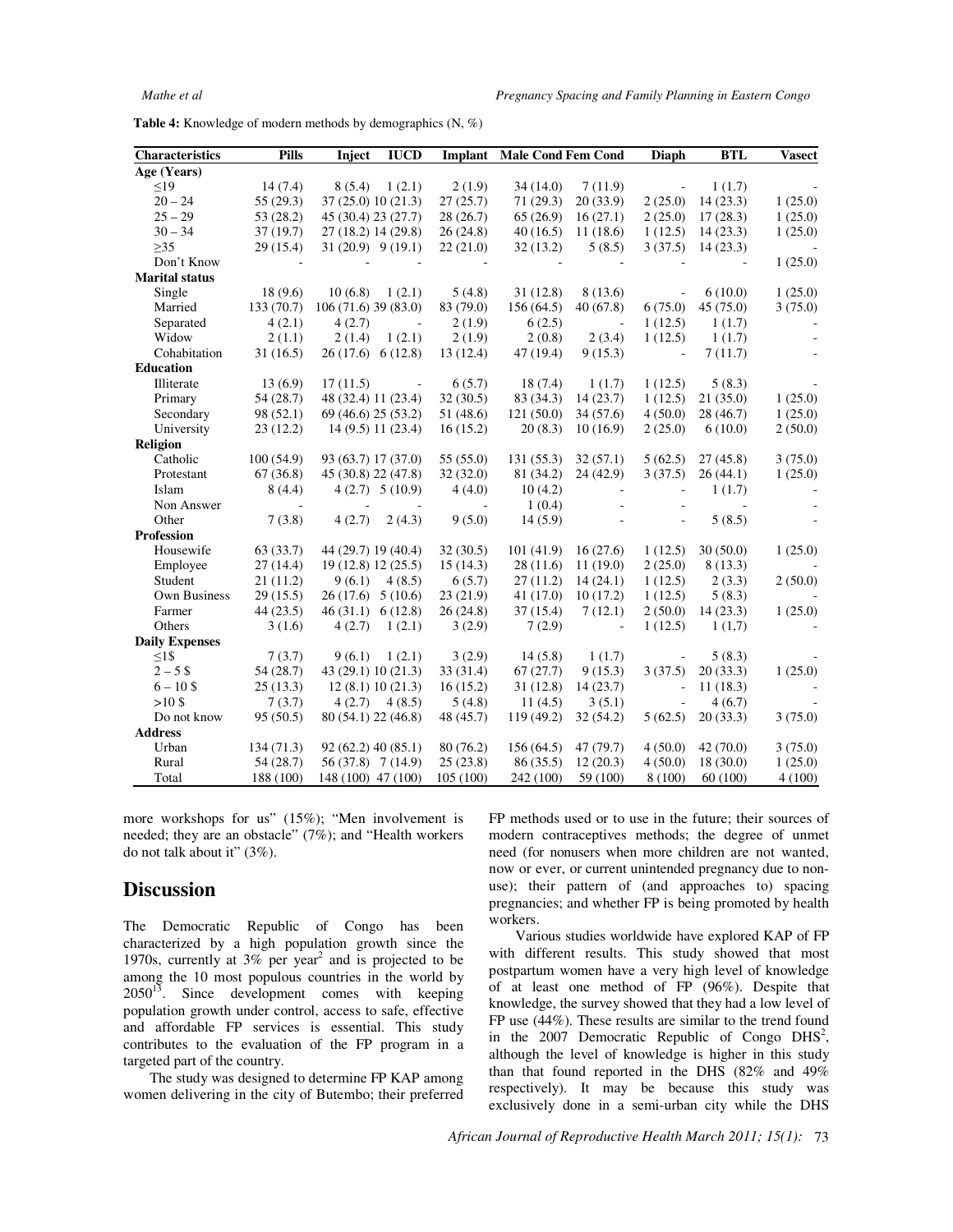included rural areas where knowledge is likely to be low. Another explanation may be that the city seems to have a  **Table 5:** Use and preferred FP methods

large middle class population as noted by the above poverty line daily expenses and properties owned. It is

|                                        | In the Past (N, | <b>Before Current</b> | <b>Future Use</b>  |
|----------------------------------------|-----------------|-----------------------|--------------------|
| <b>Description</b>                     | $\%$            | Pregnancy (N, %)      | $(N, \mathcal{U})$ |
| Use of FP                              | $N = 253(44.4)$ | $N = 173(30.6)$       | $N = 180(72.0)$    |
| <b>Preferred modern methods</b>        | $N = 115(35.6)$ | $N = 68$ (35.4)       | $N = 99(54.7)$     |
| Pills                                  | 29(11.5)        | 18(10.4)              | 5(2.8)             |
| <b>IUCD</b>                            | 3(1.2)          | 1(0.6)                | 2(1.1)             |
| Injectables                            | 10(4.0)         | 6(3.5)                | 18(10.0)           |
| Implants                               | 5(2.0)          | 4(2.3)                | 19(10.6)           |
| Condom, Male                           | 64(25.3)        | 37(21.4)              | 9(5.0)             |
| Condom, Female                         | 3(1.2)          | 2(1.2)                | 1(0.6)             |
| Diaphragm                              |                 |                       |                    |
| <b>BTL</b>                             | 1(0.4)          |                       | 45(25.0)           |
| Vasectomy                              |                 |                       |                    |
| Don't Know                             |                 |                       | 27(15.0)           |
| <b>Preferred traditional methods</b>   | $N = 208(64.4)$ | $N = 124(64.6)$       | $N = 54(30.2)$     |
| Breastfeeding (LAM)                    | 3(1.2)          | 2(1.2)                |                    |
| Calendar (Abstinence)                  | 183 (72.3)      | 107(61.8)             | 50 (27.8)          |
| Withdrawal                             | 22(8.7)         | 15(8.7)               | 2(1.1)             |
| Other                                  |                 |                       | 2(1.1)             |
| <b>Reasons for not using FP method</b> | $N = 317$       | $N = 392$             | $N = 52$           |
| Wanted a child                         | 54 (17.4)       | 76 (19.4)             | 1(1.9)             |
| Husband opposed                        | 14(4.4)         | 22(5.6)               | 5(9.6)             |
| Fear of side effects                   | 45 (14.2)       | 58 (14.8)             | 10(19.2)           |
| Medical reasons                        | 6(1.9)          | 8(2.0)                | 1(1.9)             |
| Not available                          | 2(0.6)          | 5(1.3)                |                    |
| <b>High Cost</b>                       | 16(5.0)         | 22(5.6)               | 2(3.8)             |
| No FP Service                          | 3(0.9)          | 3(0.8)                |                    |
| Religious reasons                      | 15(4.7)         | 22(5.6)               | 4(7.7)             |
| Others                                 | 26(8.2)         | 35(8.9)               | 19(36.5)           |
| Don't Know                             | 18(5.7)         | 15(3.8)               | 1(1.9)             |
| No FP Knowledge                        | 131(41.3)       | 145 (37.0)            | 13(25.0)           |
| Where to get the methods               | $N = 250$       | $N = 173$             | $N = 145$          |
| Hospital/Clinic                        | 19(7.6)         | 12(6.9)               | 86 (59.3)          |
| Pharmacy                               | 53 (21.2)       | 39(22.5)              | 10(6.9)            |
| <b>NGO</b>                             |                 | 1(0.6)                |                    |
| Don't Know                             | 5(2.0)          | 4(2.3)                |                    |
| Used/Will Calendar Method              | 167(66.8)       | 112 (64.7)            | 49 (33.8)          |
| Other                                  | 6(2.4)          | 5(2.9)                |                    |

well documented that middle and upper classes tend to have more FP knowledge and use than the poor.

Several studies have also reported the same trends of high awareness, low use of FP, especially in developing countries where high knowledge of FP is not matched by usage $14 - 17$ . This is not the case in developed countries where knowledge is almost similar to the usage level<sup>1</sup>. The low use always reflects the existence of some barriers to access of FP service. This study found some prominent barriers, one of them being the lack of women's knowledge of modern methods. The study found a missed opportunity as most women leave the health facilities following a birth without having been told about FP as reported by almost two-thirds of women. They therefore rely on friends as their source of information on FP (50%) as the study showed, which is often unreliable, incorrect, and accompanied by misconceptions.

This is a big problem that must be tackled if FP is to be improved in the city and country. Normally, sensitization or promotion of FP is largely done by health workers. This is not the case in Butembo as the results show. A likely reason why they do not talk about FP may be that they, themselves, don't have enough knowledge about FP. A survey of health workers conducted in Butembo showed that most health care providers (nurses and doctors) had poor knowledge of  $\overline{FP}^{18}$ . This current study supports once again this need and highlights the necessity of a thorough refresher course on FP. Most women had a good perception about FP (80%) along with a strong desire to space their pregnancies in the future (72%), but lack knowledge about it. About 80% of their comments concern sensitization. It is therefore urgent that relevant authorities design and implement FP training programs for health workers which could be followed by outreach activities to educate men and women on FP and how to plan and space pregnancies.

When respondents were asked about their method used or to be used in the future, it was noted that the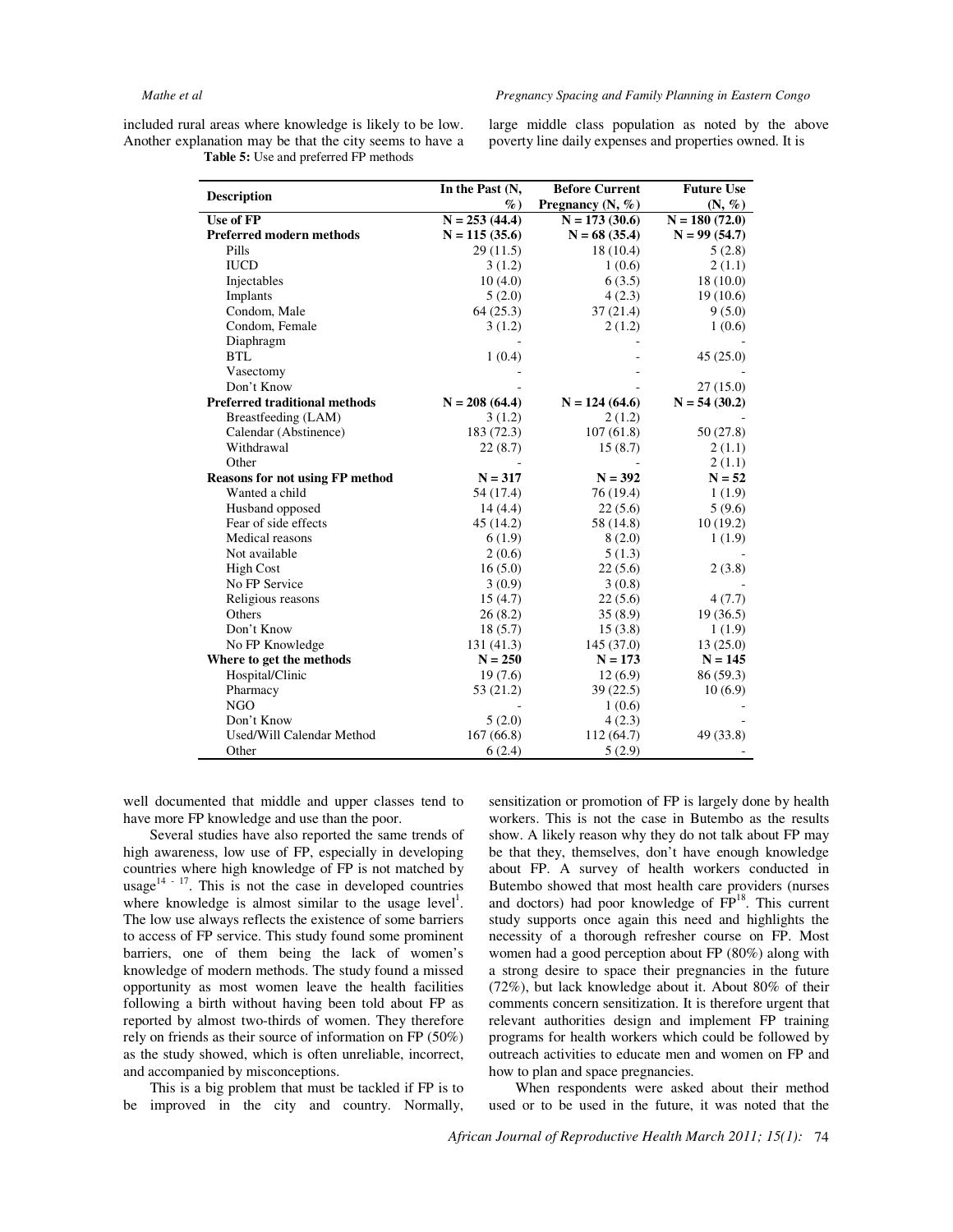calendar or fertility awareness method was most preferred. This is also similar to what the DHS found<sup>2</sup>. The results

**Table 6:** Fertility and spacing of pregnancy

| <b>Description</b>               | N                | $\%$                     |
|----------------------------------|------------------|--------------------------|
| Live children                    |                  |                          |
| Mean                             | $3.1(0-12)$      |                          |
| $\Omega$                         | 5                | 0.9                      |
| $1 - 2$                          | 277              | 48.4                     |
| $3 - 4$                          | 154              | 26.9                     |
| $5 - 6$                          | 76               | 13.3                     |
| >7                               | 60               | 10.5                     |
| Number of pregnancies            |                  |                          |
| Mean                             | $3.5(1-15)$      |                          |
| $1 - 2$                          | 257              | 44.9                     |
| $3 - 4$                          | 151              | 26.4                     |
| $5 - 6$                          | 80               | 14                       |
| >7                               | 84               | 14.7                     |
| <b>Outcome of previous</b>       |                  |                          |
| pregnancy ( $N = 416$ )          |                  |                          |
| Baby alive                       | 334              | 80.3                     |
| Baby dead                        | 40               | 9.6                      |
| Abortion (spontaneous or         |                  |                          |
| induced)                         | 42               | 10.1                     |
| Interval between last two        |                  |                          |
| pregnancies (months) $(N = 413)$ |                  |                          |
| Mean                             | $35.1(3 - 156)$  |                          |
| $0 - 11$                         | 13               | 3.1                      |
| $12 - 17$                        | 39               | 9.4                      |
| $18 - 23$                        | 35               | 8.5                      |
| $24 - 29$                        | 82               | 19.9                     |
| $30 - 35$                        | 61               | 14.8                     |
| $36 - 41$                        | 86               | 20.8                     |
| $42 - 47$                        | 12               | 2.9                      |
| $48 - 53$                        | 23               | 5.6                      |
| $54 - 59$                        | 5                | 1.2                      |
| $\geq 60$                        | 57               | 13.8                     |
| Waiting period she would have    |                  |                          |
| liked $(N = 120)$                |                  |                          |
| Mean                             | $47.8(3 - 120)$  |                          |
| $0 - 11$                         | 1                | $0.8\,$                  |
| $12 - 17$                        | 4                | 3.3                      |
| $18 - 23$                        | ۰                | $\overline{\phantom{a}}$ |
| $24 - 29$                        | 10               | 8.3                      |
| $30 - 35$                        | 1                | 1.7                      |
| 36 – 41                          | 34               | 28.3                     |
| $42 - 47$                        | 2                | 1.7                      |
| $48 - 53$                        | 17               | 14.2                     |
| $54 - 59$                        | ÷,               | $\overline{a}$           |
| $\geq 60$                        | 50               | 41.7                     |
| Interval she wants for next      |                  |                          |
| pregnancy $(N = 317)$            |                  |                          |
| Mean                             | $43.9(12 - 120)$ |                          |
| $0 - 11$                         |                  |                          |
| $12 - 17$                        | 3                | 0.9                      |
| $18 - 23$                        | 3                | 0.9                      |
| $24 - 29$                        | 38               | 12                       |
| $30 - 35$                        | 3                | 0.9                      |
| $36 - 41$                        | 127              | 40.1                     |
| $42 - 47$                        | 4                | 1.3                      |
| $48 - 53$                        | 43               | 13.6                     |
| 54 – 59                          | 2                | 0.6                      |
| $\geq 60$                        | 87               | 27.5                     |
| Don't know                       | 4                | 1.3                      |

#### *Mathe et al Pregnancy Spacing and Family Planning in Eastern Congo*

are also consistent with the findings of studies in other developing countries<sup>19 - 20</sup>. In developed countries, modern

Can't get Pregnant (i.e. BTL) 3 0.9

**Table 6:** Fertility and spacing of pregnancy **(continued…)** 

| <b>Description</b>                                | N            | $\%$ |
|---------------------------------------------------|--------------|------|
| <b>Optimal waiting time</b><br>according to women |              |      |
| Mean                                              | $41.1(9-96)$ |      |
| $0 - 11$                                          |              | 0.2  |
| $12 - 17$                                         | 4            | 0.7  |
| $18 - 23$                                         |              | 0.2  |
| $24 - 29$                                         | 99           | 17.3 |
| $30 - 35$                                         | 17           | 3    |
| $36 - 41$                                         | 242          | 42.5 |
| $42 - 47$                                         |              | 1.2  |
| $48 - 53$                                         | 75           | 13.1 |
| $54 - 59$                                         |              |      |
| >60                                               | 125          | 21.9 |

methods are the most widely used<sup>1</sup>. Many factors may explain this low use of modern FP methods in this city. First of all, as the results showed, there is little promotion of modern FP methods by health professionals, which leads to lack of knowledge by most women. Also, these methods may be unavailable at public facilities. This may explain why women seek private commercial pharmacies to get the few methods available. Looking for FP methods at pharmacies is a good indication of a poor public sector FP service delivery system. This constraint must be eliminated by introducing a fully fledged FP service that is free or low cost and offers all modern methods to give women a variety of choices. A needs' assessment of all health facilities in the city may also be needed to understand the full extent of availability of FP methods in each facility, including those not offering maternity services.

This survey found an unmet need of 21% for spacing and 31% for limiting. Moreover, among the women who did not desire to get pregnant again, 16% indicated not wanting to use any FP method. These figures of unmet need are higher than the average for sub-Saharan African countries, which has an unmet need of about 16% for spacing and  $9\%$  for limiting<sup>1</sup>, although in some West Coast African countries as much as 35% has been reported $^{21}$  for the former. Among developed countries, the percentage is very low or even zero<sup>1</sup>. The current 2007 Democratic Republic of Congo DHS reported an unmet need of 19% for spacing, which is almost similar to what this survey found (21%). However, for limiting, the results from this survey were more than six times what the DHS reported (31% vs. 5%). This is an area for future research into possible reasons for this huge difference, such as the DHS sample not being representative enough to pick up such differences.

Concerning fertility and spacing of pregnancies, this study found an average number of living children to be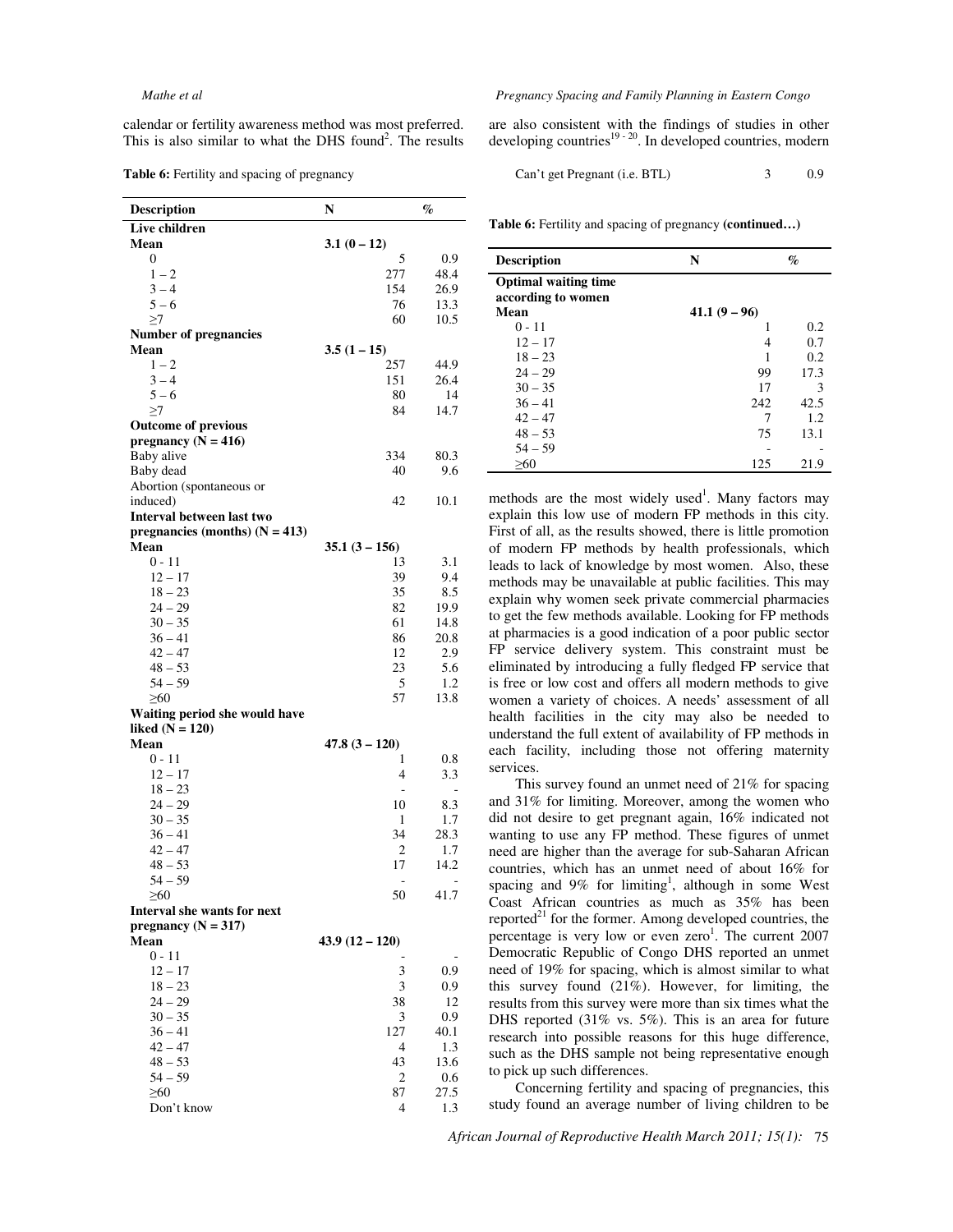3.6. Though these results were close to what was found for the capital city, Kinshasa (3.7), it was almost half of what was found during the 2007 DHS which was 6.3 nationwide. Although the Democratic Republic of Congo has one of the highest fertility rates in the world, this lower figure in this semi-urban city may indicate a downward trend due to possible hardship that is not only found in big cities, but also in the country as a whole. Presently, most couples in big cities tend to limit or space their births. In their comments, some women mentioned this hardship as a motivation to learn about FP.

As for the inter-pregnancy interval, this study found a mean interval of 35.1 months, with most women having between  $24 - 41$  months (56%). These results are within the WHO recommendations of at least 24 months after live birth and 6 months after an abortion<sup>5 – 6</sup>. The DHS also found similar results<sup>2</sup>. In the DHS the mean was  $30.5$ months and more than half spaced their pregnancies by more than two years and half. Even for future and ideal interval, the women indicated an interval that is within the WHO recommendations. Therefore, it can be said that women in Butembo do accept birth spacing. However, since they typically use a traditional method, which is less effective than modern methods, they should have better access to modern contraceptives to help achieve this goal. Therefore, promotion is deemed necessary.

### **Study Limitations**

Many FP KAP studies look at all women of reproductive age (15-49), which may lead to results being more representative of the greater population. The current study was a small scale survey only on post-partum women delivering in all the maternity units of the city. Therefore, it is acknowledged that these results cannot be generalized as a complete picture of the situation in Butembo, unless a wide household survey is undertaken. However it gives some idea of what may be going on and can help in developing better FP services.

## **Conclusion**

The findings of this survey show that the overall FP knowledge of women in the city of Butembo, Eastern Democratic Republic of Congo, is very high; teenage mothers have little knowledge of FP; women's perception of FP is also very good. However, the use of modern contraception is very low. The calendar method is the most common method used. Several reasons for not using modern FP methods included lack of knowledge, fear of side effects, religious considerations and husband opposition. The most common source of information on FP is from friends, and the most common source of provision local pharmacies. The unmet need for spacing and limiting was high too. However, the spacing of pregnancies met WHO's Healthy Timing and Spacing of Pregnancy recommendations. Finally, promotion of FP was lacking, significantly more so in hospitals than health centres.

#### *Mathe et al Pregnancy Spacing and Family Planning in Eastern Congo*

Based on these findings, and to help improve FP in the city, integrating and improving FP access in all public health facilities, advocating for the use of modern contraception, financing FP programmes inputs by the ministry of health and International NGO, training of health workers on FP, intensifying promotion to women at each contact is highly recommended.

## **Acknowledgement**

This research was supported by the U.S. Agency for International Development (USAID) funded Population and Reproductive Health Associate Award of the MEASURE Evaluation project, cooperative agreement GPO-A-00-09-00003-00, under sub-grant number 5- 36612.4, which was awarded to the Université Catholique du Graben (UCG).

## **References**

- 1. Population Reference Bureau, Family Planning Worldwide, 2008 Data sheet.
- 2. Congo Democratic Republic: DHS, 2007 Final Report (French), http://www.measuredhs.com/pubs/pdf/FR 208/FR208.pdf, accessed June 30, 2010.
- 3. JSI: Assessment of Reproductive Health in DRC, REPRODUCTIVE HEALTH FOR REFUGEES CONSORTIUM (RHRC), July 2002.
- 4. Tuladhar H, Marahatta R. Awareness and practice of family planning methods in women attending gyne OPD at Nepal Medical College Teaching Hospital. Nepal Med Coll J. 2008 Sep;10(3):184-91.
- 5. World Health Organization (WHO). 2006. Report of a WHO Technical Consultation on Birth Spacing, Geneva, Switzerland, 13\_15 June 2005. Geneva: WHO.
- 6. Health Communication Partnership. Motivating healthy timing and spacing of pregnancies -- lessons from the field. Communication Impact. 2008 Jan; 24:1-2.
- 7. DaVanzo J, Hale L, Razzaque A, Rahman M. The effects of pregnancy spacing on infant and child mortality in Matlab, Bangladesh: how they vary by the type of pregnancy outcome that began the interval. Popul Stud (Camb). 2008 Jul;62(2):131-54.
- 8. Zhu BP. Effect of interpregnancy interval on birth outcomes: findings from three recent US studies. Int J Gynaecol Obstet. 2005 Apr;89 Suppl 1:S25-33.
- 9. Rutstein SO. Effects of preceding birth intervals on neonatal, infant and under-five years mortality and nutritional status in developing countries: evidence from the demographic and health surveys. Int J Gynaecol Obstet. 2005 Apr;89 Suppl 1:S7-24. Epub 2005 Jan 26.
- 10. Setty-Venugopal V, Upadhyay UD. Birth spacing. Three to five saves lives. Popul Rep L. 2002 Summer;(13):1-23.
- 11. Reproductive Health Assessment Toolkit for Conflict-Affected Women. Atlanta, GA: Division of Reproductive Health, National Center for Chronic Disease Prevention and Health Promotion, Coordinating Center for Health Promotion, Centers